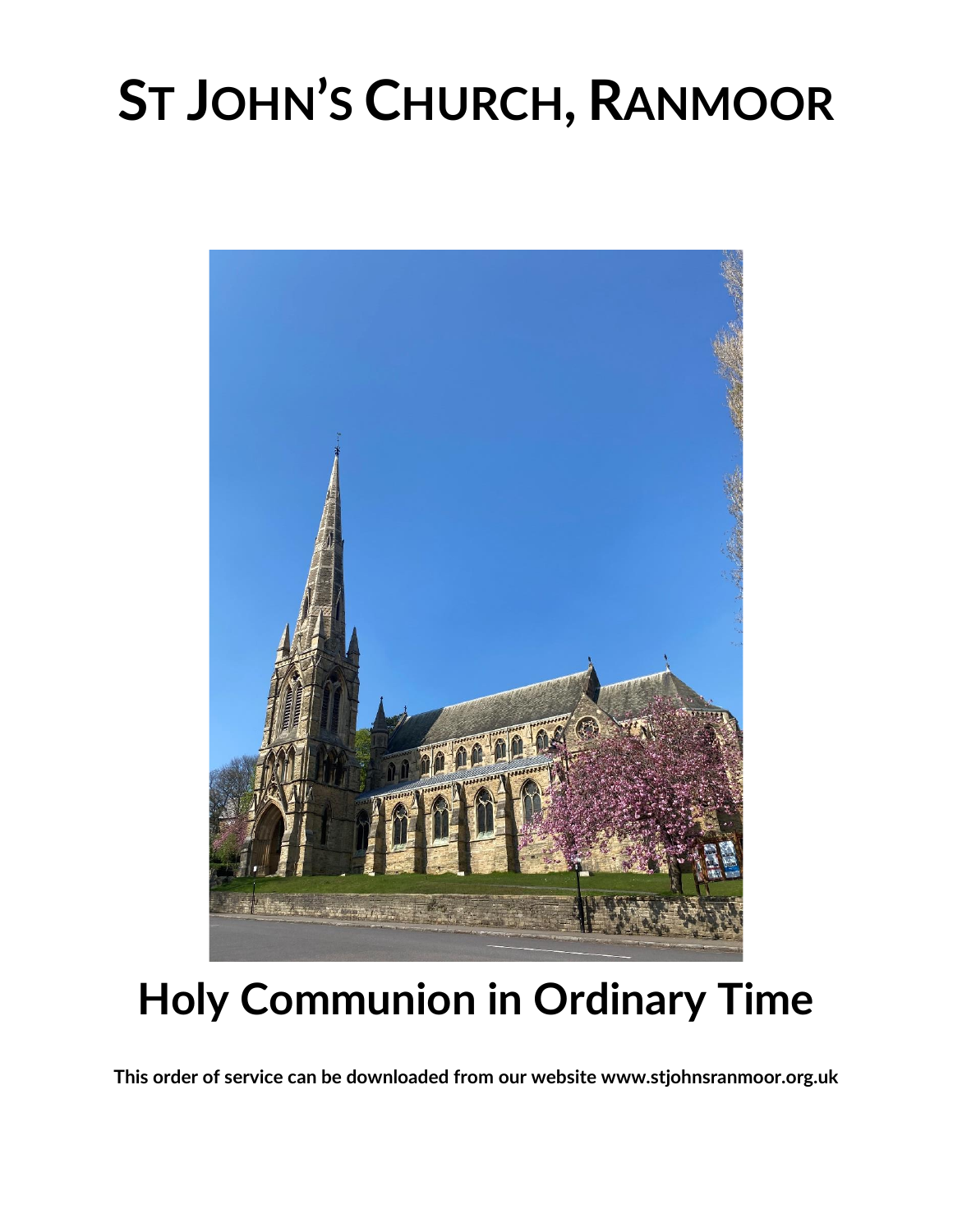#### **Welcome to St John's** - it's good to see you!

You will find most of what you need for the service in this booklet. Please join in with the text in **bold**. Hymn numbers can be found on the pew sheet or on the hymn boards at the front.

#### **Communion**

We are the family of God and all are welcome at his table. If you are used to receiving communion you are welcome to do so here.

If you do not wish to receive communion but would like to receive a blessing, please indicate this by bringing this leaflet up to the altar step with you.

#### **Refreshments**

Do feel welcome to stay for a drink and a chat after the service. If you're visiting or you're new to St John's, be brave and introduce yourself! It would be great to get to know you.

You may wish to use this prayer as part of your **preparation for worship**:

Lord Jesus, I receive your love poured out for me in bread and wine. Accept this gift of my life, brought to the altar without conditions. Do your work in me, and let me be, like you, taken, blessed, and given for others; for, in spite of my failings, you know that I love you. Amen

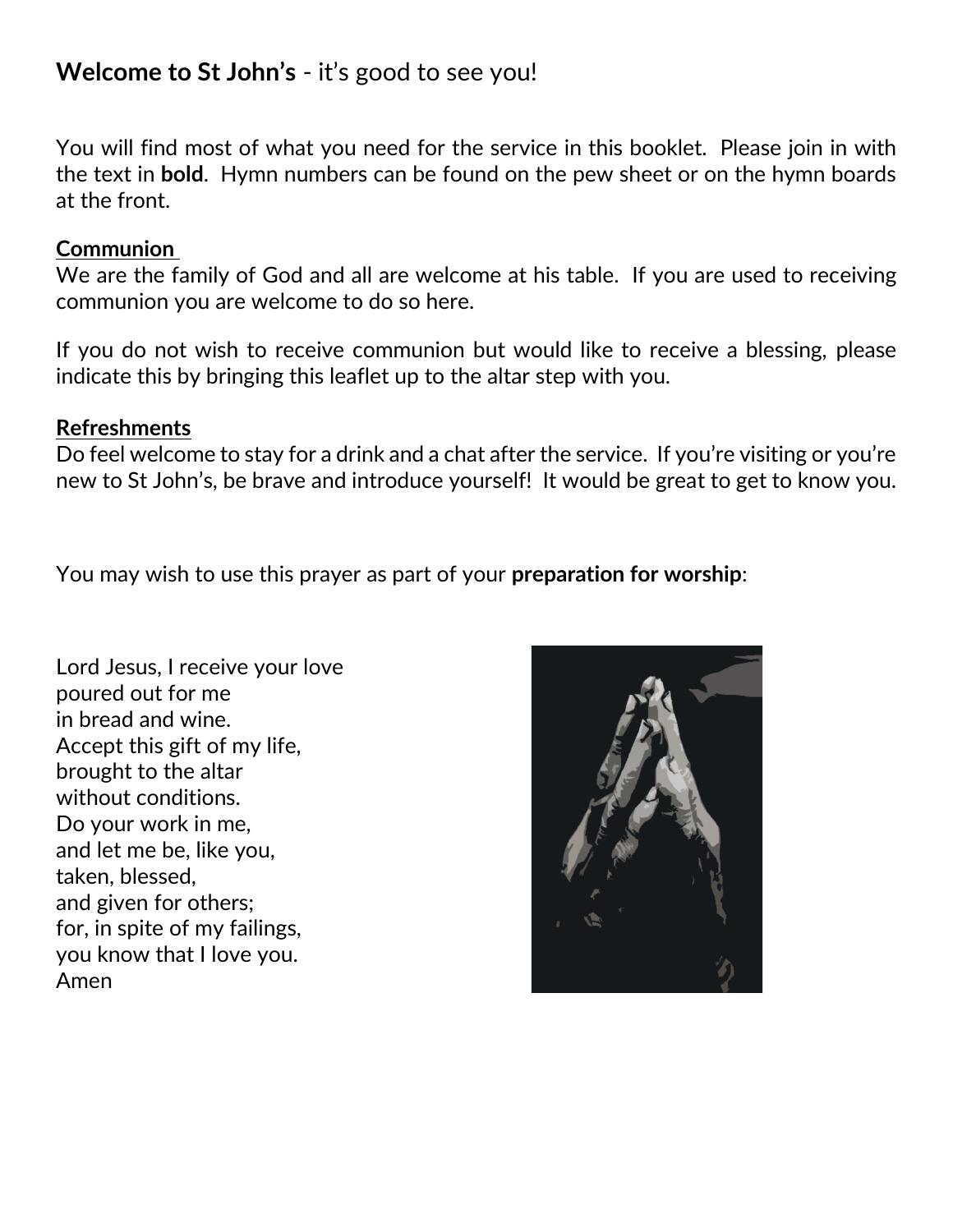#### **Opening Hymn**

In the name of the Father, and of the Son, and of the Holy Spirit. *All* **Amen.**

Grace, mercy and peace from God our Father and the Lord Jesus Christ be with you *All* **and also with you.**

*From Easter Day to Pentecost, the following is said:*

Alleluia! Christ is risen! *All* **He is risen indeed, alleluia!**

#### **Prayer of Preparation**

*All* **Almighty God, to whom all hearts are open, all desires known, and from whom no secrets are hidden: cleanse the thoughts of our hearts by the inspiration of your Holy Spirit, that we may perfectly love you, and worthily magnify your holy name; through Christ our Lord. Amen.**

**Prayers of Penitence**

*After words of introduction one of the following is said:*

*All* **Almighty God, our heavenly Father, we have sinned against you and against our neighbour in thought and word and deed, through negligence, through weakness, through our own deliberate fault.**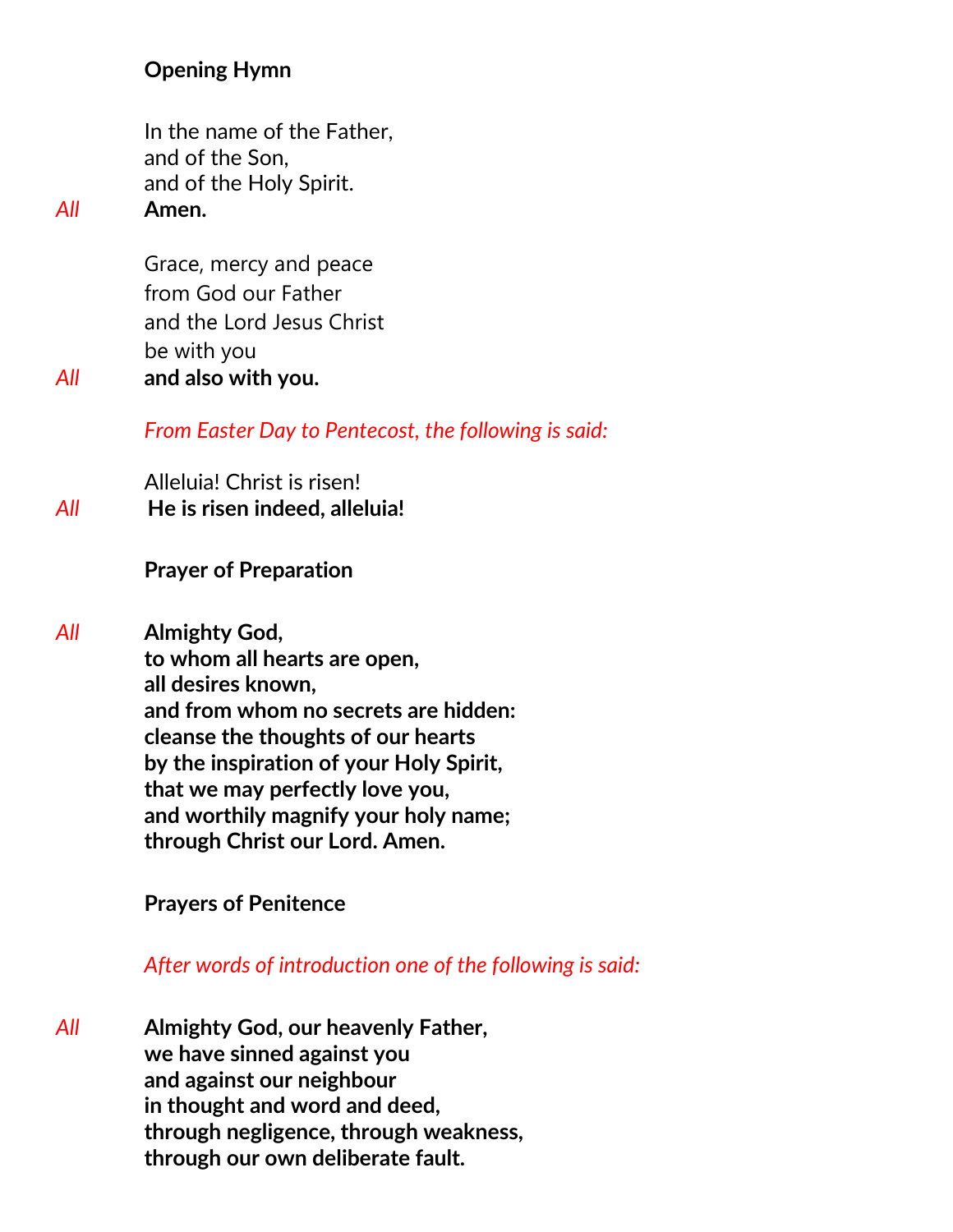**We are truly sorry and repent of all our sins. For the sake of your Son Jesus Christ, who died for us, forgive us all that is past and grant that we may serve you in newness of life to the glory of your name. Amen.** 

#### *or*

*All* **Most merciful God, Father of our Lord Jesus Christ, we confess that we have sinned in thought, word and deed. We have not loved you with our whole heart. We have not loved our neighbours as ourselves. In your mercy forgive what we have been, help us to amend what we are, and direct what we shall be; that we may do justly, love mercy, and walk humbly with you, our God. Amen.**

#### *The Kyrie may be sung by the choir:*

Kyrie eleison Lord have mercy Kyrie eleison Lord have mercy

Christe eleison Christ have mercy

#### **Absolution**

*The president pronounces God's forgiveness, and all respond:*

*All* **Amen.**

**Gloria in Excelsis** *is said or sung:*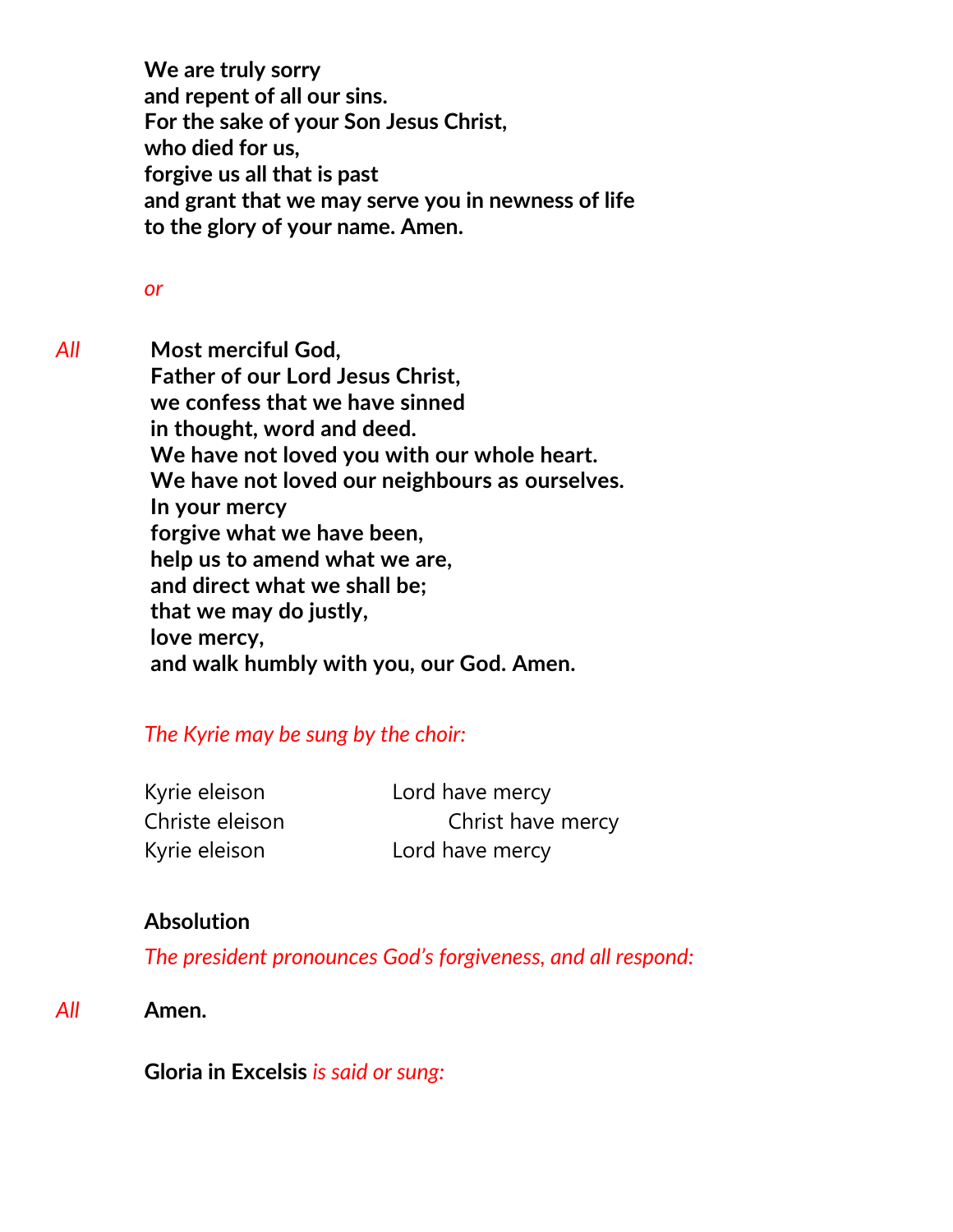**Glory to God in the highest, and peace to his people on earth.**

**Lord God, heavenly King, almighty God and Father, we worship you, we give you thanks, we praise you for your glory.**

**Lord Jesus Christ, only Son of the Father, Lord God, Lamb of God, you take away the sin of the world: have mercy on us; you are seated at the right hand of the Father: receive our prayer.**

**For you alone are the Holy One, you alone are the Lord, you alone are the Most High, Jesus Christ, with the Holy Spirit, in the glory of God the Father. Amen.**

**The Collect**

**Reading(s)**

#### *At the end the reader may say*

This is the word of the Lord. *All* **Thanks be to God.**

**Gradual Hymn** 

#### **Gospel Reading**

*Please stand to sing the Gospel Alleluia.* 

Hear the Gospel of our Lord Jesus Christ according to *N*. *All* **Glory to you, O Lord.**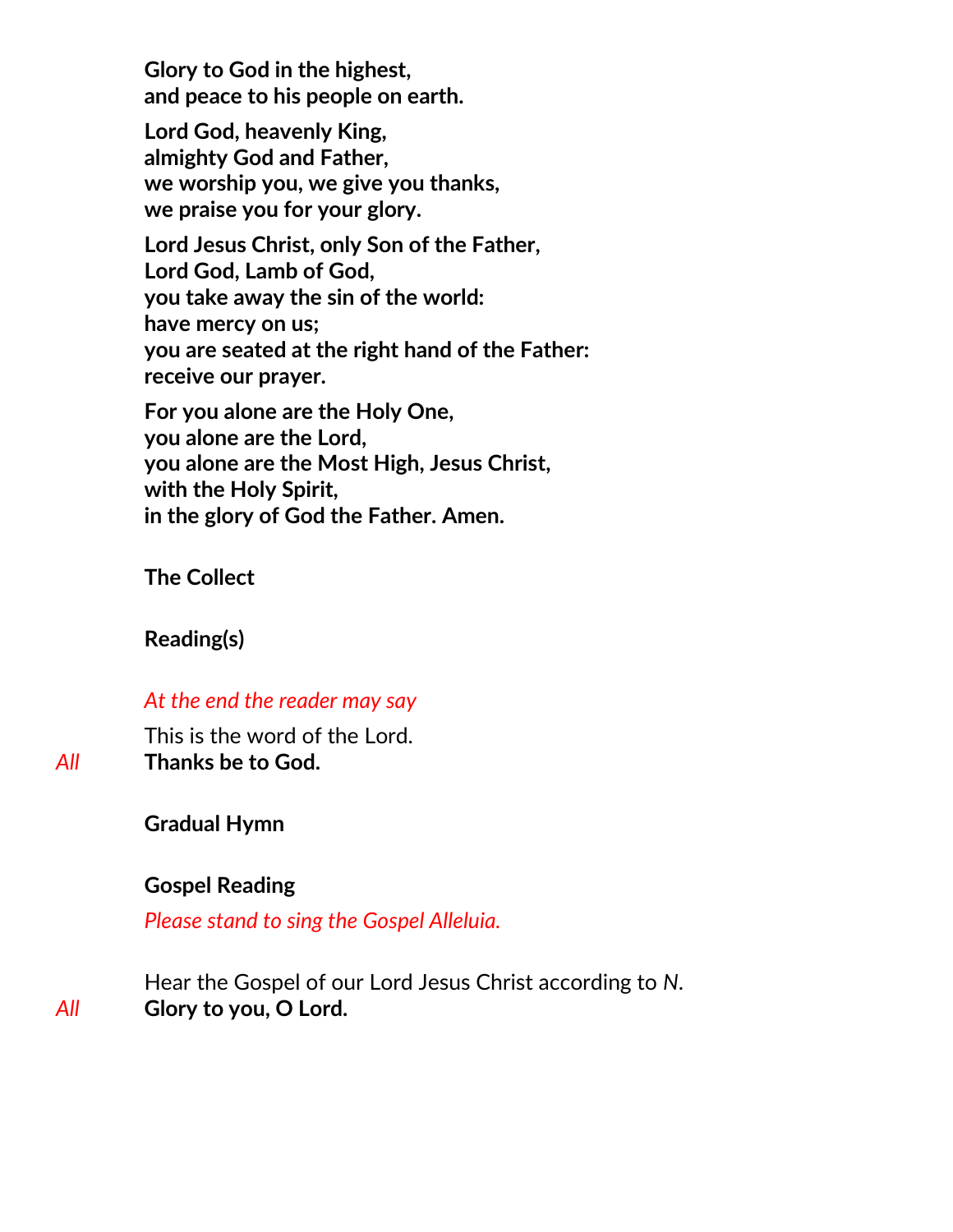#### *At the end:*

This is the Gospel of the Lord. *All* **Praise to you, O Christ.**

#### **Sermon**

#### *Please stand*

**The Creed**

*All* **We believe in one God, the Father, the Almighty, maker of heaven and earth, of all that is, seen and unseen.** 

> **We believe in one Lord, Jesus Christ, the only Son of God, eternally begotten of the Father, God from God, Light from Light, true God from true God, begotten, not made, of one Being with the Father; through him all things were made. For us and for our salvation he came down from heaven, was incarnate from the Holy Spirit and the Virgin Mary and was made man. For our sake he was crucified under Pontius Pilate; he suffered death and was buried. On the third day he rose again in accordance with the Scriptures; he ascended into heaven and is seated at the right hand of the Father. He will come again in glory to judge the living and the dead, and his kingdom will have no end. We believe in the Holy Spirit, the Lord, the giver of life, who proceeds from the Father and the Son,**

**who with the Father and the Son is worshipped and glorified, who has spoken through the prophets.**

**We believe in one holy catholic and apostolic Church.**

**We acknowledge one baptism for the forgiveness of sins.**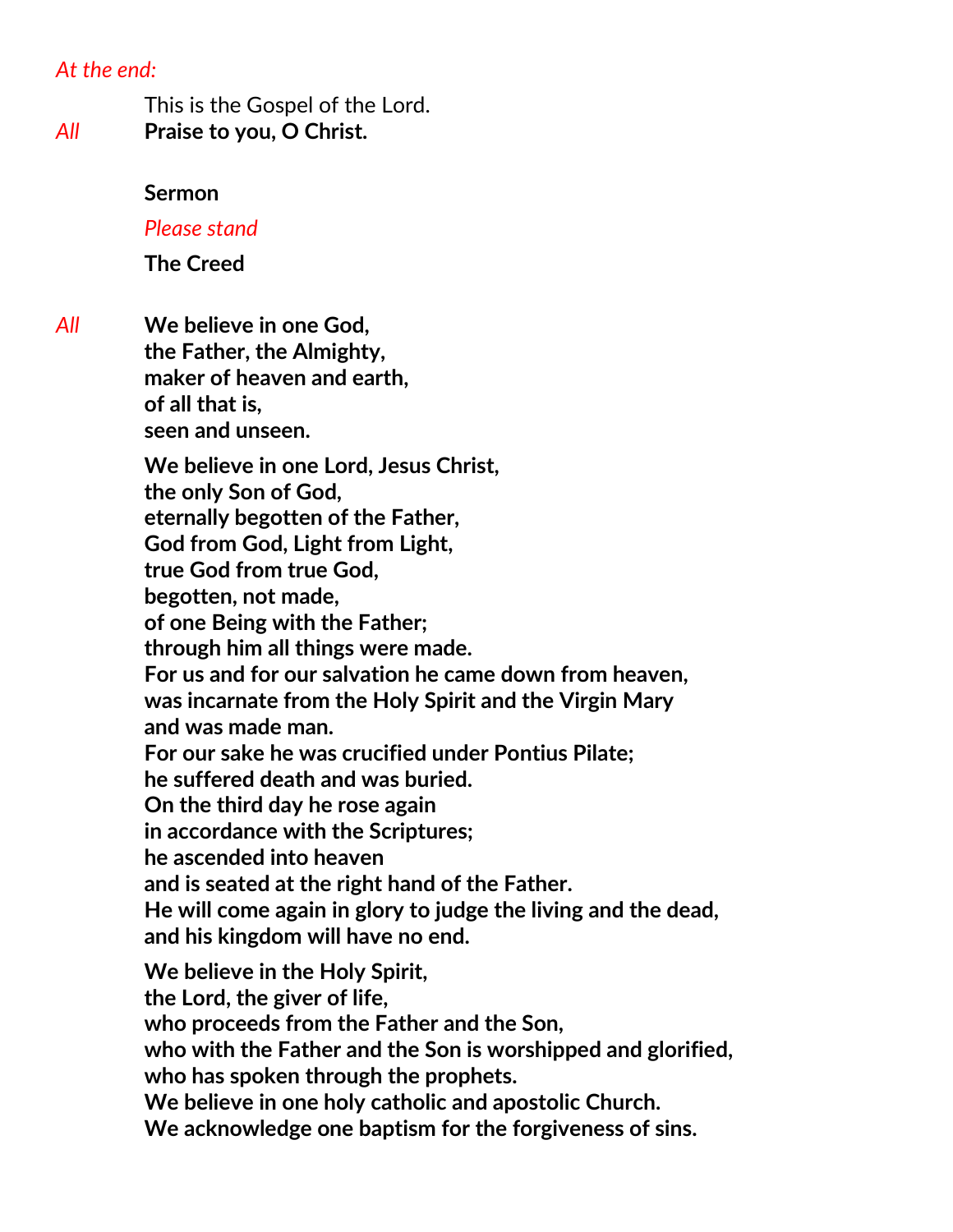**We look for the resurrection of the dead, and the life of the world to come. Amen.** 

#### *Please sit or kneel*

#### **Prayers of Intercession**

*This response may be used*

Lord, in your mercy

All **hear our prayer.**

#### *And at the end:*

Merciful Father,

All **accept these prayers for the sake of your Son, our Saviour Jesus Christ. Amen.**

#### *Please stand*

**The Peace**

*The minister introduces the Peace and says:*

The peace of the Lord be always with you *All* **and also with you.**

> Let us offer one another a sign of peace. *All may exchange a sign of peace.*

#### **Offertory Hymn**

*The President may offer prayers of thanksgiving for God's gifts*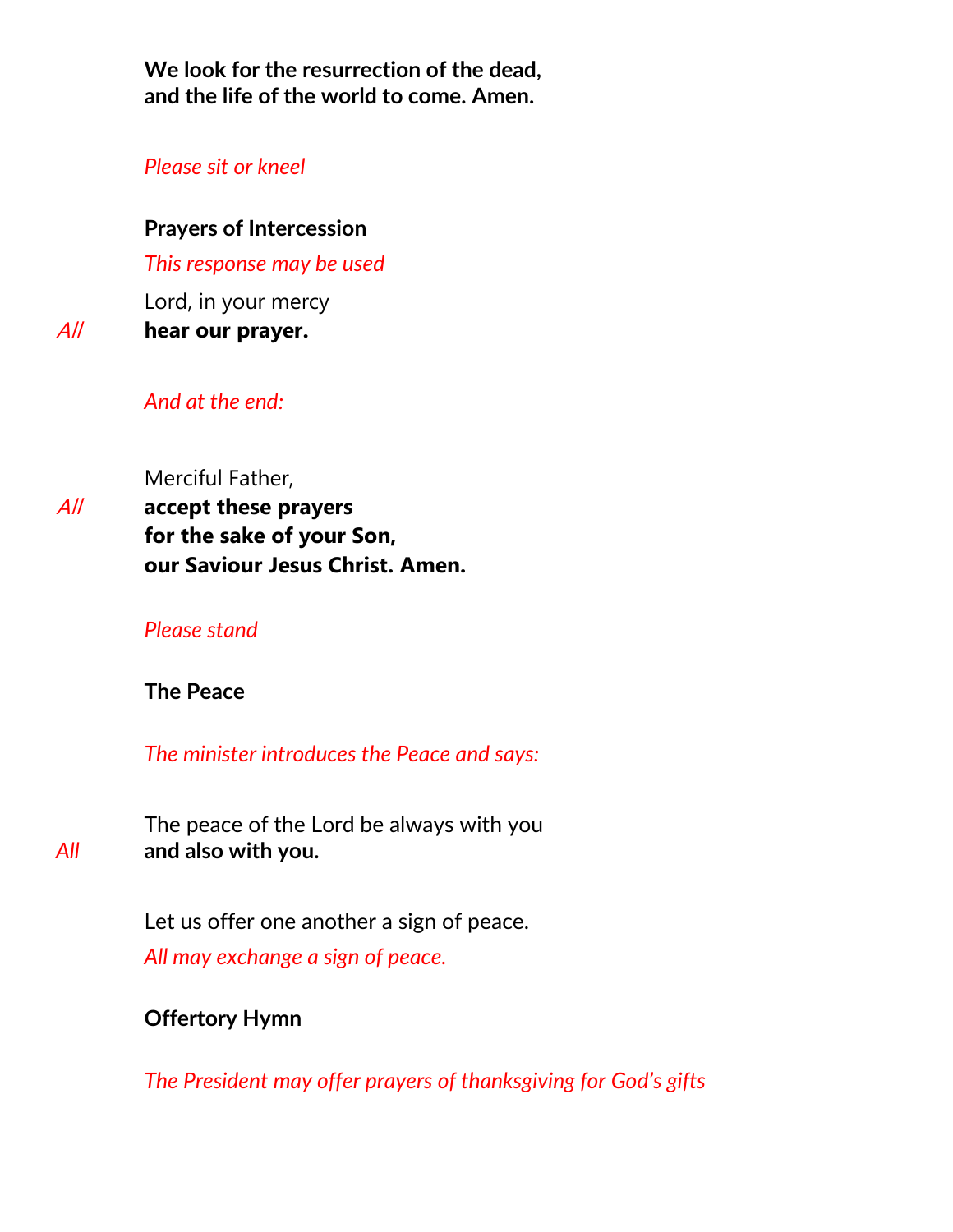#### **The Eucharistic Prayer**

The Lord is here. *All* **His Spirit is with us.**

Lift up your hearts. *All* **We lift them to the Lord.**

Let us give thanks to the Lord our God. *All* **It is right to give thanks and praise.**

*The president praises God for his mighty acts and the choir responds*

*All* **Holy, holy, holy Lord, God of power and might, heaven and earth are full of your glory. Hosanna in the highest. [Blessed is he who comes in the name of the Lord. Hosanna in the highest.]**

*The president recalls the Last Supper, and this acclamation is used* 

Great is the mystery of faith: *All* **Christ has died, Christ is risen, Christ will come again.**

*The Prayer continues and all respond boldly* 

*All* **Amen.**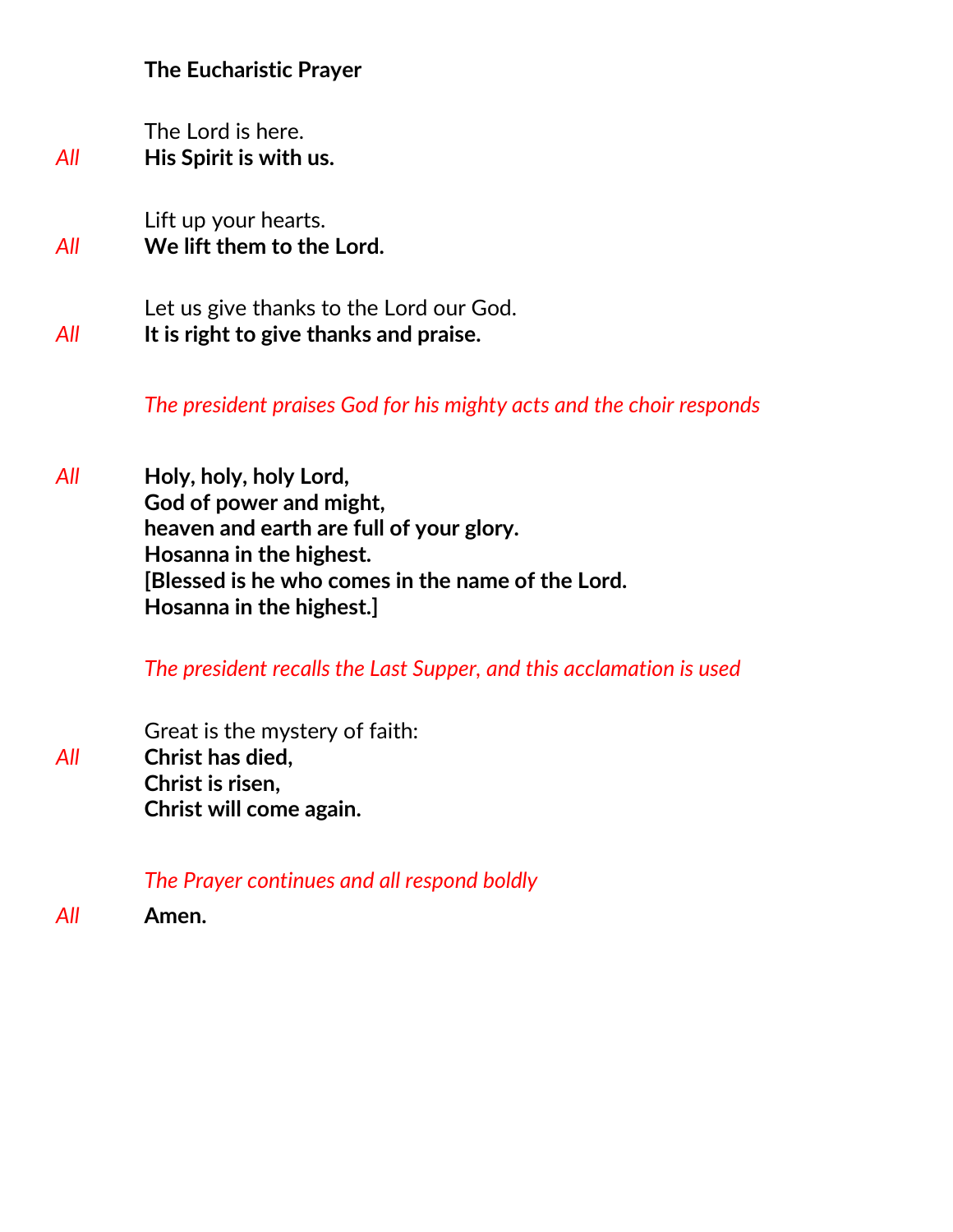#### **The Lord's Prayer**

As our Savour taught us, so we pray

**Our Father in heaven, hallowed be your name, your kingdom come, your will be done, on earth as in heaven. Give us today our daily bread. Forgive us our sins as we forgive those who sin against us. Lead us not into temptation but deliver us from evil. For the kingdom, the power, and the glory are yours now and for ever. Amen.**

Let us pray with confidence as our Saviour taught us

**Our Father, who art in heaven, hallowed be thy name; thy kingdom come; thy will be done; on earth as it is in heaven. Give us this day our daily bread. And forgive us our trespasses, as we forgive those who trespass against us. And lead us not into temptation; but deliver us from evil. For thine is the kingdom, the power, and the glory. for ever and ever. Amen.** 

#### **Breaking of the Bread**

#### *The president breaks the consecrated bread.*

We break this bread to share in the body of Christ.

*All* **Though we are many, we are one body, because we all share in one bread.**

#### **Agnus Dei** *the choir sings*

Lamb of God, you take away the sin of the world Have mercy on us. Lamb of God, you take away the sin of the world Have mercy on us. Lamb of God, you take away the sin of the world Grant us peace.

#### **Giving of Communion**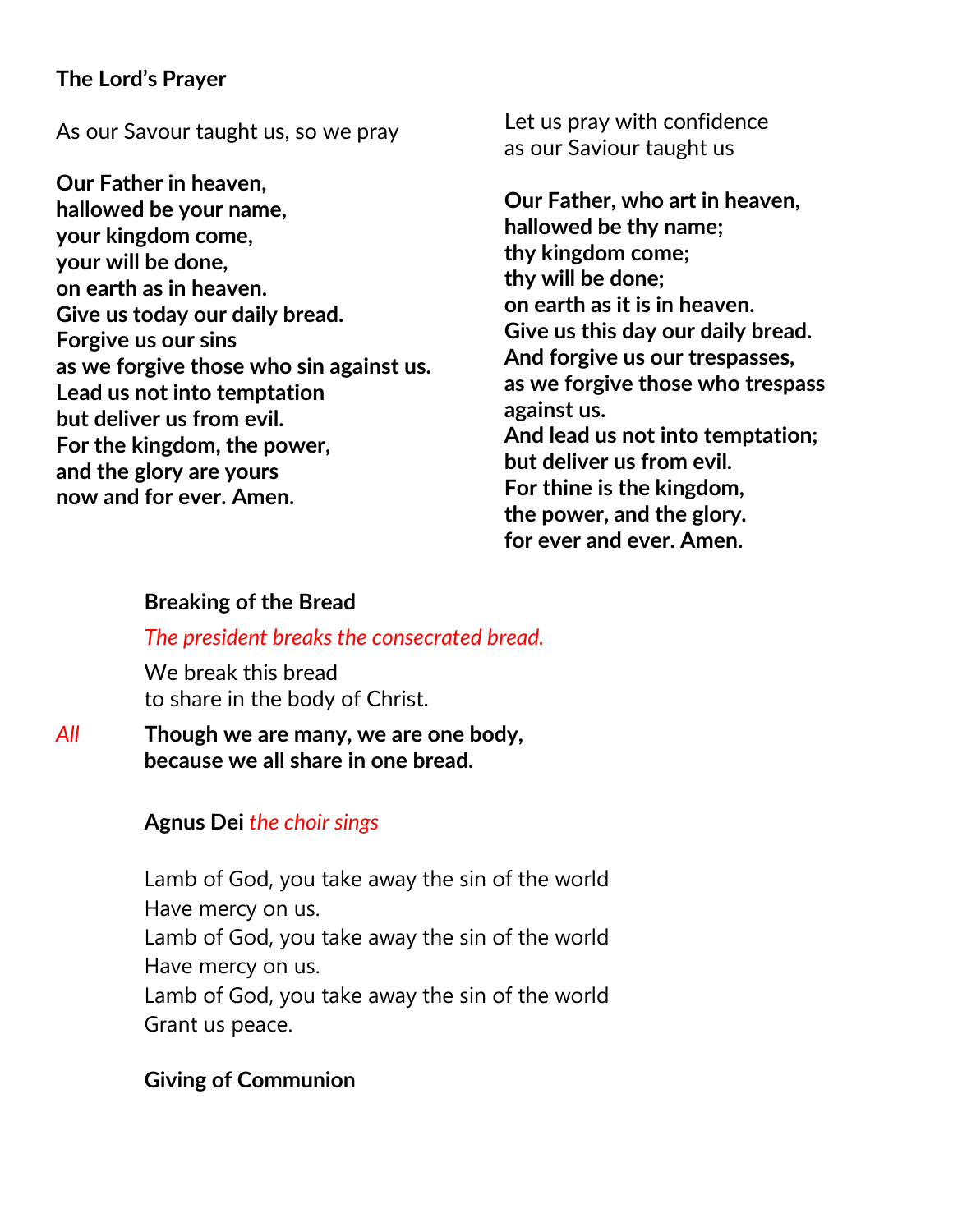#### *The president says this or another invitation to communion*

Draw near with faith. Receive the body of our Lord Jesus Christ which he gave for you, and his blood which he shed for you. Eat and drink in remembrance that he died for you, and feed on him in your hearts by faith with thanksgiving.

*All* **We do not presume to come to this your table, merciful Lord, trusting in our own righteousness, but in your manifold and great mercies. We are not worthy so much as to gather up the crumbs under your table. But you are the same Lord whose nature is always to have mercy. Grant us therefore, gracious Lord, so to eat the flesh of your dear Son Jesus Christ and to drink his blood, that our sinful bodies may be made clean by his body and our souls washed through his most precious blood, and that we may evermore dwell in him and he in us. Amen.**

#### *From Easter Day to Pentecost, the following is said:*

Alleluia! Christ our Passover is sacrificed for us., *All* **Therefore, let us keep the feast. Alleluia!**

**Communion Motet** *details of which can be found on the notice sheet.*

**Prayer after Communion** *is said, to which all respond*

*All* **Amen**

*One of the following prayers is said*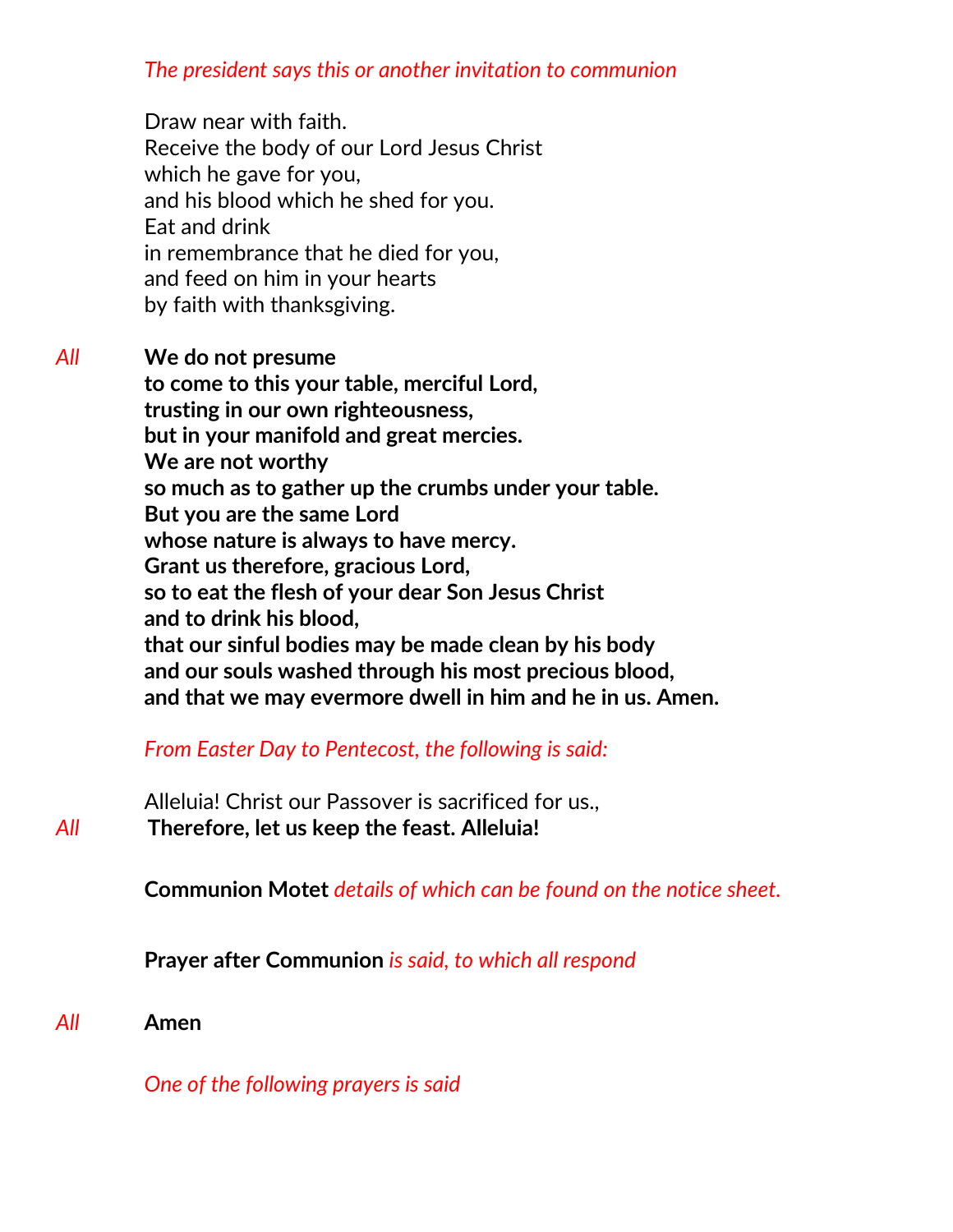*All* **Almighty God, we thank you for feeding us with the body of your Son Jesus Christ. Through him we offer you our souls and bodies to be a living sacrifice. Send us out in the power of your Spirit to live and work to your praise and glory. Amen.**

*or*

*All* **Father of all,**

 **we give you thanks and praise, that when we were still far off you met us in your Son and brought us home. Dying and living, he declared your love, gave us grace, and opened the gate of glory. May we who share Christ's body live his risen life; we who drink his cup bring life to others; we whom the Spirit lights give light to the world. Keep us firm in the hope you have set before us, so we and all your children shall be free, and the whole earth live to praise your name; through Christ our Lord. Amen.**

**Notices and Banns of Marriage**

**Final Hymn**

#### **Blessing**

#### *A minister says*

Go in peace to love and serve the Lord. *All* **In the name of Christ. Amen.**

*From Easter Day to Pentecost, the following is said:*

Go in the peace of Christ. Alleluia! Alleluia! *All* **Thanks be to God. Alleluia! Alleluia!**

> *Please remain standing as the choir and clergy process out You are warmly invited to stay for refreshments after the service*